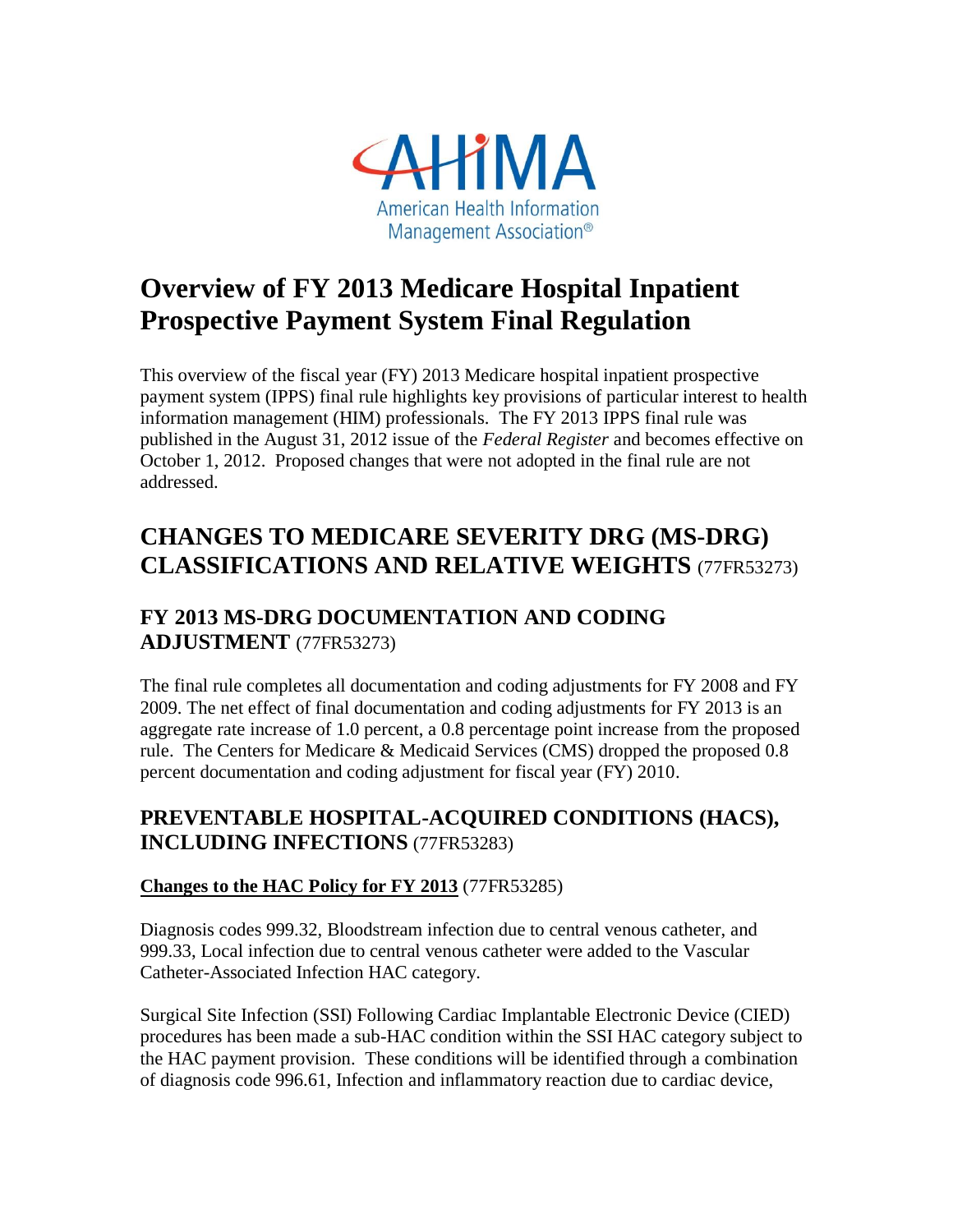implant and graft, or 998.59, Other postoperative infection, and the procedure codes listed on page 53287 of the IPPS final rule published in the *Federal Register*.

Iatrogenic Pneumothorax with Venous Catheterization has been added as a condition subject to the HAC payment provision. This condition will be identified by a combination of diagnosis code 512.1, Iatrogenic pneumothorax, and procedure code 38.93, Venous catheterization NEC.

#### **RTI Program Evaluation Summary** (77FR53292)

Using MedPAR claims data from October 2010 through September 2011, Research Triangle, International (RTI) found that the majority of all secondary diagnoses (77.57 percent) were reported with a Present on Admission (POA) indicator of "Y," meaning the condition was POA. Of the 287,993 discharges with a HAC-associated diagnosis as a secondary diagnosis, 3,006 discharges ultimately resulted in MS-DRG reassignment. The four HAC categories that had the most discharges resulting in MS-DRG reassignment were: (1) Falls and Trauma; (2) Pulmonary Embolism and DVT Orthopedic (Orthopedic PE/DVT); (3) Pressure Ulcer Stages III & IV; and (4) Catheter-Associated Urinary Tract Infection (CAUTI).

The total net savings calculated for October 2010 through September 2011 was approximately \$19.4 million. The three HACs with the largest number of discharges resulting in MS-DRG reassignment, Falls and Trauma, Orthopedic PE/DVT, and Pressure Ulcer Stages III & IV, generated \$17.5 million of net savings for the fiscal year. CMS noted that a decrease over time in the number of discharges where these conditions are not POA is a desired consequence [of the HAC payment policy], and so the estimated net savings would likely decline as the number of such discharges decline.

The RTI detailed report can be accessed at: [http://www.rti.org/reports/cms.](http://www.rti.org/reports/cms)

## **CHANGES TO SPECIFIC MS-DRG CLASSIFICATIONS** (77FR53303)

#### **Influenza with Pneumonia** (77FR53306)

Cases with a principal diagnosis code of 487.0, Influenza with pneumonia, with a secondary diagnosis code of one of the following pneumonia codes, have been reassigned from MS-DRGs 193, 194, and 195 (Simple pneumonia and Pleurisy with MCC, with CC, or without CC/MCC, respectively) to MS-DRGs 177, 178, and 179 (Respiratory Infections and Inflammations with MCC, with CC, and without MCC/CC, respectively): 482.0, 482.1, 482.40, 482.41, 482.42, 482.49, 482.81, 482.82, 482.83, 482.84, and 482.89.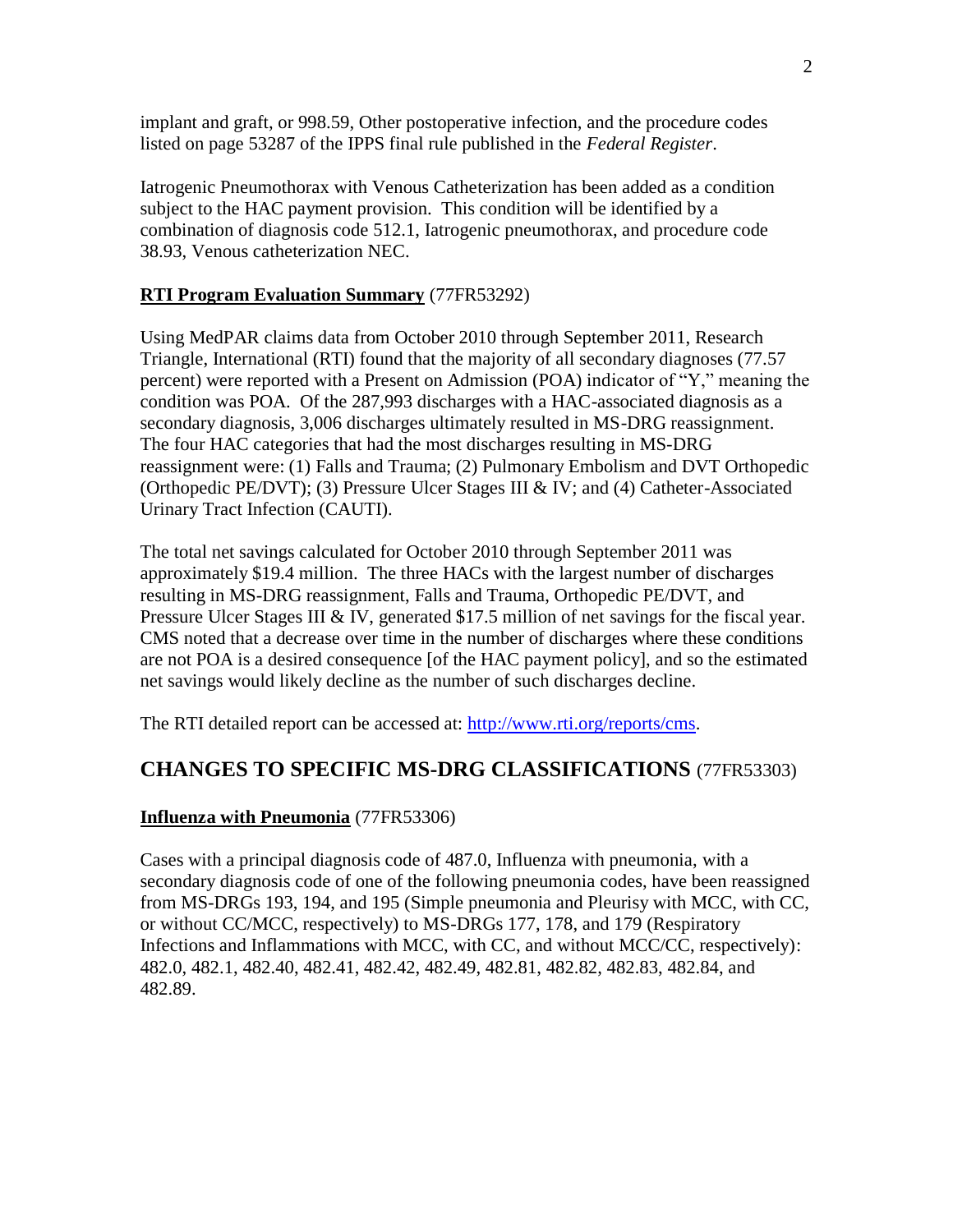#### **Endovascular Implantation of Branching or Fenestrated Grafts in Aorta** (77FR53310)

Procedure code 39.78, Endovascular implantation of branching or fenestrated graft(s) in aorta, has been reassigned from MS-DRGs 252, 253, and 254 (Other Vascular Procedures with MCC, with CC, and without CC/MCC, respectively) to MS-DRGs 237 and 238 (Major Cardiovascular Procedures with MCC and without MCC, respectively).

#### **Medicare Code Editor (MCE) Changes: MCE New Length of Stay Edit for Continuous Invasive Mechanical Ventilation for 96 Consecutive Hours or More** (77FR53313)

A new length of stay edit has been created for procedure code 96.72, Continuous invasive mechanical ventilation for 96 consecutive hours or more, when reported on a claim with a length of stay less than 4 days. Claims containing procedure code 96.72 with a length of stay less than 4 days will be returned to the provider for validation and resubmission. Detailed instructions will be issued in a future Change Request (CR) prior to the implementation date.

It was brought to CMS' attention that a number of hospitals may be inaccurately reporting code 96.72. A patient with a length of stay less than 4 days who received continuous mechanical ventilation should not have this procedure code reported on the claim. CMS acknowledged that there are particular circumstances, such as patients receiving observation services who may require continuous mechanical ventilation, it is possible to have procedure code 96.72 reported on the claim with a length of stay of less than 4 days.

#### **MCE Changes: Sleeve Gastrectomy Procedure for Morbid Obesity** (77FR53314)

Effective October 1, 2011, procedure code 43.82, Laparoscopic vertical (sleeve) gastrectomy, was created and designated as a noncoverage procedure in the MCE. A Decision Memo related to Bariatric Surgery for the Treatment of Morbid Obesity was issued effective June 27, 2012, which describes a change in coverage to Medicare beneficiaries for this procedure. [Click here](http://www.cms.gov/medicare-coverage-database/details/nca-decision-memo.aspx?NCAId=258&fromdb=true) to access information related to this decision memo.

As the noncovered procedure edit for procedure code 43.82 is no longer valid, it has been removed from the MCE. Instructions in the form of a Change Request will be issued prior to October 1, 2012. Also, updates to the Medicare National Coverage Determinations Manual, Section 100.1, Nationally Noncovered Indications for Bariatric Surgery for Treatment of Morbid Obesity, will be revised to reflect this change in coverage.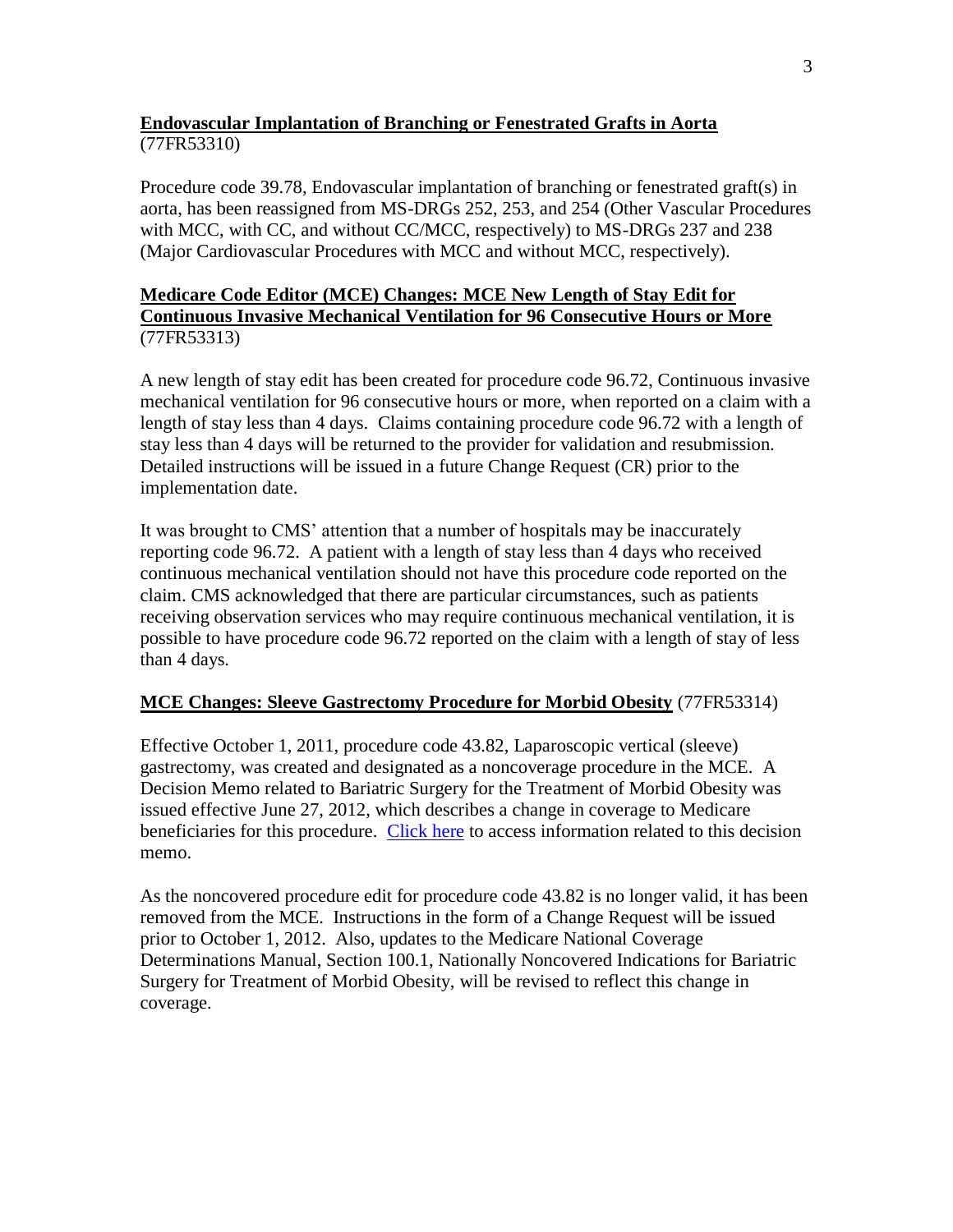#### **Suggested Changes to the MS-DRG Severity Levels for Diagnosis Codes for FY 2013: Protein-Calorie Malnutrition** (77FR53316)

The severity level for diagnosis codes 263.0, Malnutrition of moderate degree, and 263.1, Malnutrition of mild degree, has been changed from a non-CC to a CC.

#### **Suggested Changes to the MS-DRG Severity Levels for Diagnosis Codes for FY 2013: Chronic Total Occlusion of Artery of the Extremities** (77FR53318)

The severity level for diagnosis code 440.4, Chronic total occlusion of artery of the extremities, has been changed from a non-CC to a CC.

#### **Suggested Changes to the MS-DRG Severity Levels for Diagnosis Codes for FY 2013: Acute Kidney Failure with Other Specific Pathological Lesion in Kidney** (77FR53318)

The severity level of diagnosis code 584.8, Acute kidney failure with other specified pathological lesion in kidney, has been changed from an MCC to a CC.

#### **Changes to the ICD-9-CM Coding System, Including Discussion of the Replacement of the ICD-9-CM System With the ICD-10-CM and ICD-10-PCS Systems in FY 2014** (77FR53322)

As a result of the partial code freeze, just one new ICD-9-CM procedure code, 00.95 (Injection or infusion of glucarpidase), became effective October 1. There are no new, revised, or deleted ICD-9-CM diagnosis codes and no revised or deleted ICD-9-CM procedure codes.

## **ADD-ON PAYMENTS FOR NEW SERVICES AND TECHNOLOGIES** (77FR53343)

#### **FY 2013 Status of Technologies Approved for FY 2012 Add-On Payments: Auto Laser Interstitial Thermal Therapy (AutoLITT™) System** (77FR53345)

New technology add-on payments will continue to be made for the AutoLITT<sup> $M$ </sup> system in FY 2013.

#### **FY 2013 Applications for New Technology Add-On Payments: Glucarpidase (Trade Brand Voraxaze® )** (77FR53346)

Voraxaze<sup>®</sup> has been approved for new technology add-on payments in FY 2013. Cases of Voraxaze® will be identified with procedure code 00.95, Injection or infusion of glucarpidase.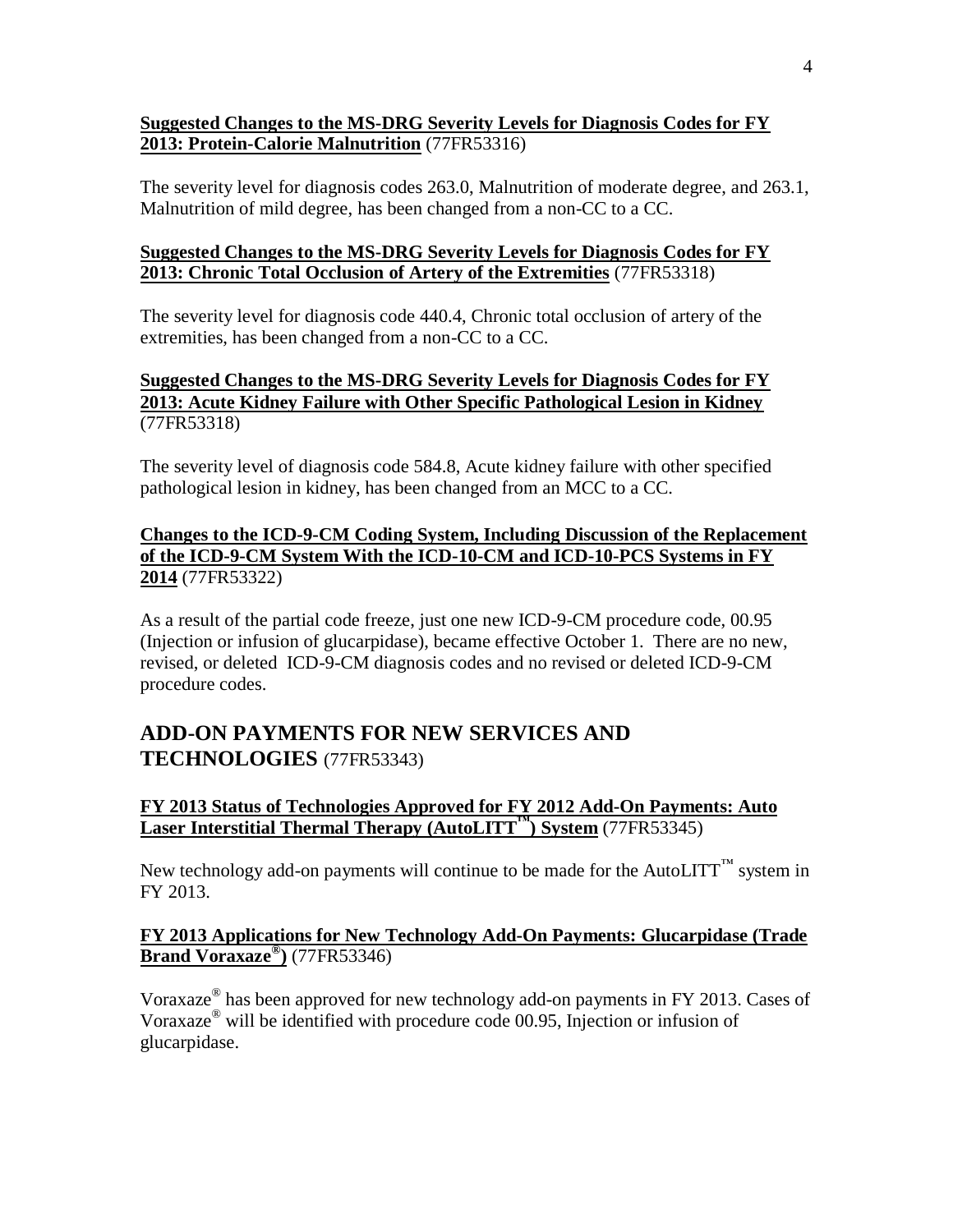### **FY 2013 Applications for New Technology Add-On Payments: DIFICID™ (Fidaxomicin) Tablets** (77FR53350)

In the past, CMS has not considered drugs that are only taken orally to be eligible for consideration for new technology add-on payments because there is no procedure associated with these drugs and therefore no ICD-9-CM code(s). In this final rule, CMS revised its policy to allow the use of National Drug Codes (NDCs) to identify oral medications that have no inpatient procedure for the purposes of new technology add-on payments.

 $DIFICID<sup>TM</sup>$  (Fidaxomicin) has met all of the criteria for the new technology add-on payment policy and therefore has been approved for new technology add-on payments in FY 2013. Cases will be identified with ICD-9-CM diagnosis code 008.45, Intestinal infection due to Clostridium Difficile, in combination with NDC code 52015-0080-01. Providers must code the NDC on the 837i Health Care Claim Institutional form in conjunction with ICD-9-CM code 008.45 in order to receive the new technology add-on payment. Further guidance will be issued after the final rule on how to code the NDC code on the 837i form.

#### **FY 2013 Applications for New Technology Add-On Payments: Zenith® Fenestrated Abdominal Aortic Aneurysm (AAA) Endovascular Graft** (77FR53360)

The Zenith**®** Fenestrated AAA Endovascular Graft has been approved for new technology add-on payments in FY 2013. Cases will be identified by ICD-9-CM procedure code 39.78, Endovascular implantation of branching or fenestrated graft(s) in aorta.

# **OTHER DECISIONS AND CHANGES TO THE IPPS FOR OPERATING COSTS AND GME (GRADUATE MEDICAL EDUCATION) COSTS** (77FR53374)

## **HOSPITAL READMISSIONS REDUCTION PROGRAM** (77FR53374)

Section 1886(q) of the Affordable Care Act establishes the "Hospital Readmissions Reduction Program," effective for discharges from an "applicable hospital" beginning on or after October 1, 2012, under which payments to those applicable hospitals may be reduced to account for certain excess readmissions. In the FY 2012 IPPS final rule, the applicable conditions for this program were finalized. They are heart failure, acute myocardial infarction, and pneumonia. The definition of "readmission," as finalized in the FY 2012 IPPS final rule, is an admission occurring when a patient is discharged from an applicable hospital and then admitted to the same or another acute care hospital, that is, another applicable hospital, within a specified time period (30 days) from the date of discharge from the initial index hospitalization.

As finalized in the FY 2012 IPPS final rule, three National Quality Forum (NQF) endorsed, hospital risk-standardized readmission measures, which are currently in the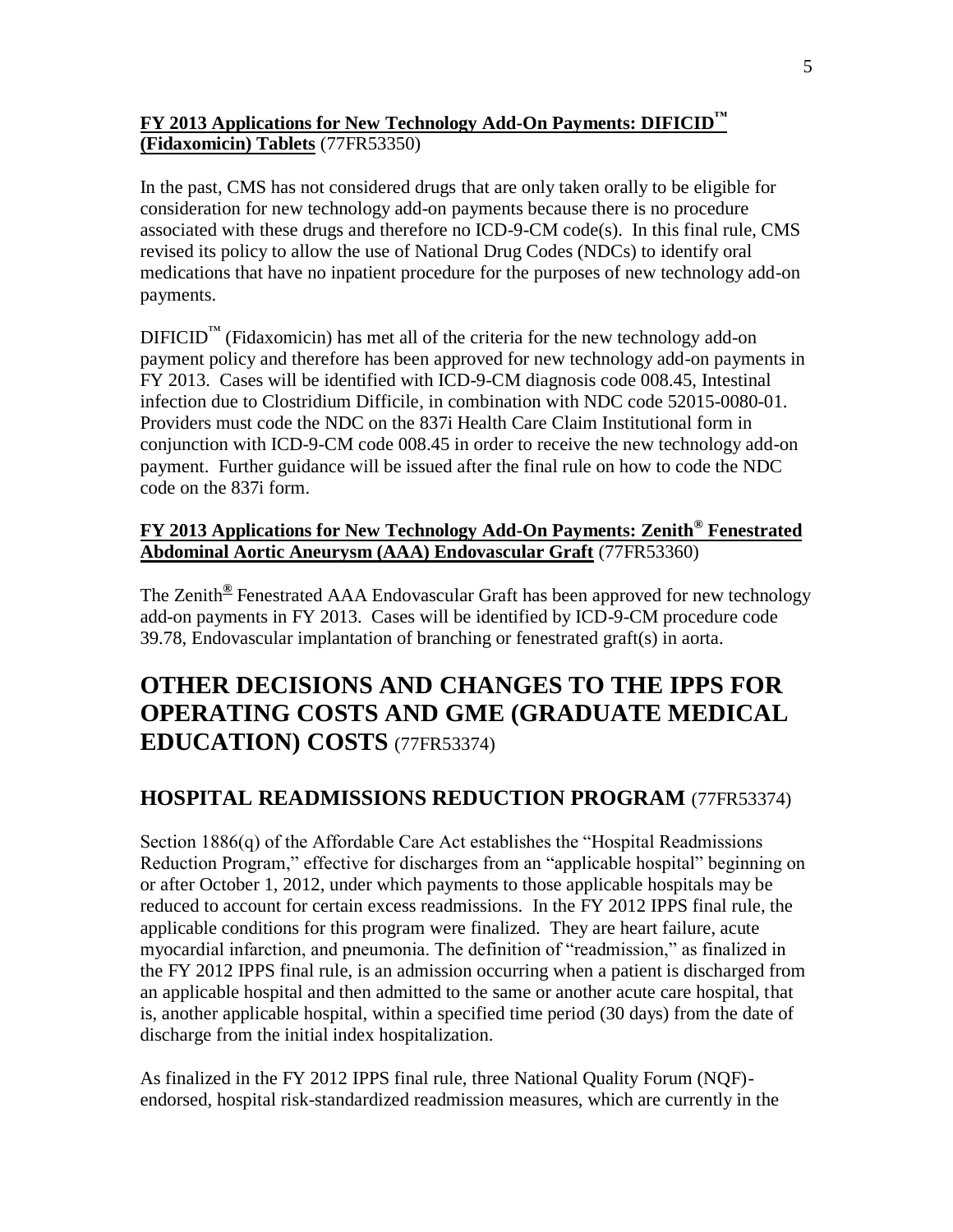Hospital Inpatient Quality Reporting (IQR) Program, will be used for the Hospital Readmissions Reduction Program in FY 2013: Acute Myocardial Infarction 30-day Risk Standardized Readmission Measure (NQF #0505); Heart Failure 30-day Risk Standardized Readmission Measure (NQF #0330); and Pneumonia 30-day Risk Standardized Readmission Measure (NQF #0506). These measures include the 30-day time window, risk-adjustment methodology, and exclusions for certain readmissions. The measures define an "index hospitalization" as a hospitalization evaluated in the measure for a possible readmission within 30 days after discharge. Excluded as index hospitalization patients are those who died during the first admission, patients who have not spent at least 30 days post-discharge enrolled in Medicare fee-for-service, those who are discharged against medical advice, transfers, and multiple admissions within 30 days of a prior index admission. For the acute myocardial infarction measure, same day discharges are excluded as an index admission.

The discharge diagnoses for each applicable condition are based on a list of specific ICD–9–CM codes for that condition. These codes are listed in the *2010 Measures Maintenance Technical Report: Acute Myocardial Infarction, Heart Failure, and Pneumonia 30-Day Risk-Standardized Readmission Measures*. They also are posted on this Web site: http:// www.QualityNet.org.

In response to stakeholder input, CMS intends to update the condition-specific measures to permit more planned readmissions for these measures, which would not be counted as readmissions. CMS noted that they are aware of the National Uniform Billing Committee's intention to propose a discharge status code on claims to identify planned readmissions. They would analyze its reliability, validity, and usability for identifying planned readmissions prior to considering the adoption of such a code for use in the readmission measures in the future.

## **QUALITY DATA REPORTING REQUIREMENTS FOR SPECIFIC PROVIDERS AND SUPPLIERS** (77FR53502)

CMS' goal for the future is to align the clinical quality measure requirements of the Hospital IQR Program with various other Medicare and Medicaid programs, including those authorized by the Health Information Technology for Economic and Clinical Health (HITECH) Act so that the burden for reporting will be reduced. As appropriate, they will consider the adoption of measures with electronic specifications, so that the electronic collection of performance information is part of care delivery.

CMS believes that automatic collection and reporting of data elements for many measures through electronic health records (EHRs) will greatly simplify and streamline reporting for various CMS quality reporting programs and that at a future date, such as FY 2015, hospitals will be able to switch primarily to EHR-based reporting of data for many measures that are currently manually chart-abstracted and submitted to CMS for the Hospital IQR Program.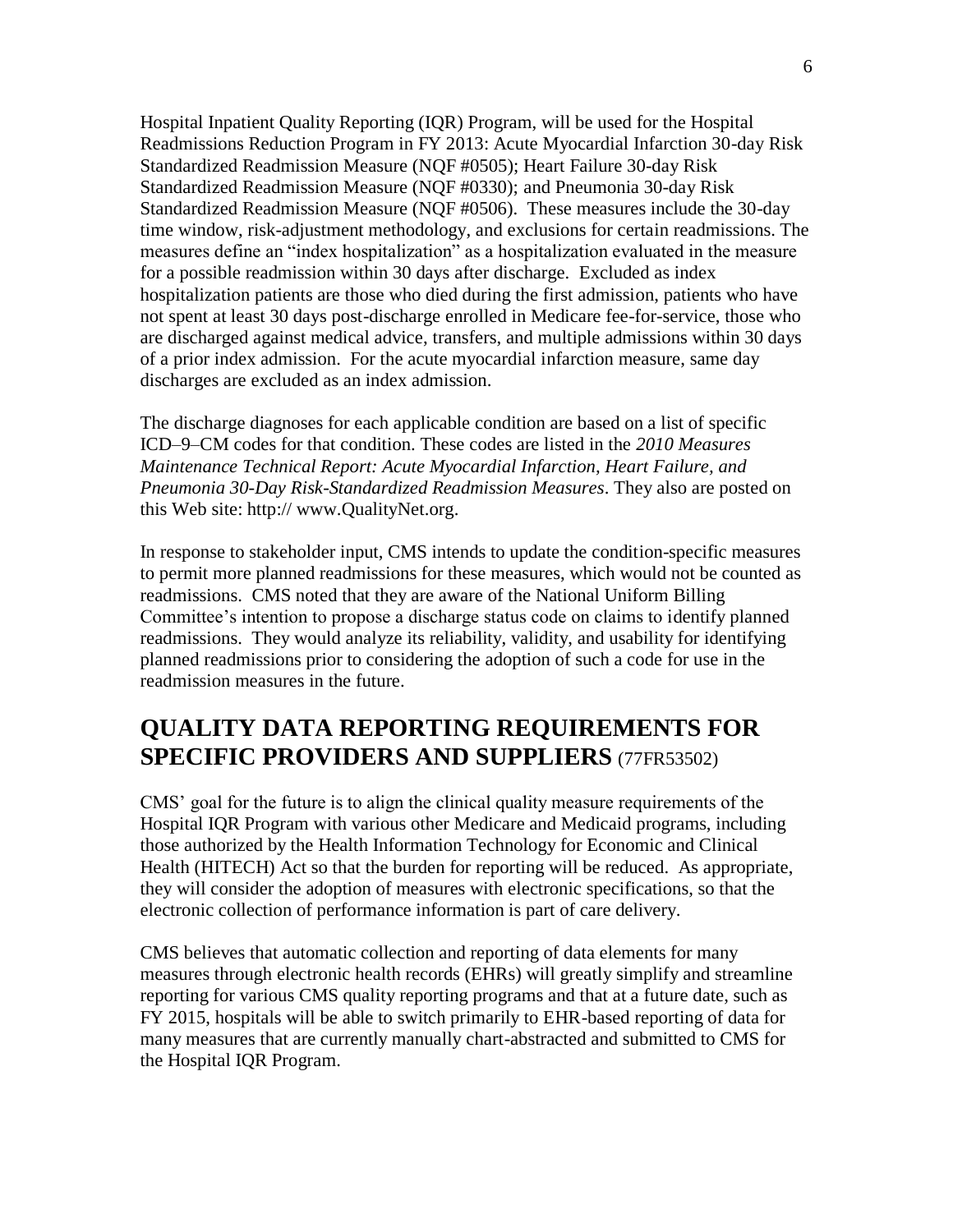CMS views the HAC payment adjustment program authorized by section 3008 of the Affordable Care Act and the Hospital Value-Based Purchasing (VBP) Program as being related but separate efforts to reduce HACs. The Hospital VBP Program is an incentive program that awards payments to hospitals based on quality performance on a wide variety of measures, which the program established by section 3008 of the Affordable Care Act creates a payment adjustment resulting in payment reductions for the lowest performing hospitals based on their rates of HACs.

## **HOSPITAL INPATIENT QUALITY REPORTING (IQR) PROGRAM**  (77FR53503)

#### **Maintenance of Technical Specifications for Quality Measures** (77FR53503)

CMS finalized a policy under which they will use a subregulatory process to make nonsubstantive updates to NQF-endorsed measures used for the Hospital IQR Program. With respect to what constitutes substantive versus non-substantive changes, they expect to make this determination on a case-by-case basis. Examples of non-substantive changes to measures might include updated diagnosis or procedure codes, medication updates for categories of medications, broadening of age ranges, and exclusions for a measure. CMS will continue to use rulemaking to adopt substantive updates made by the NQF to the endorsed measures they have adopted for the Hospital IQR Program.

#### **Removal of Hospital IQR Program Measures for FY 2015 Payment Determination and Subsequent Years** (77FR53506)

CMS removed 17 measures, one chart-abstracted and 16 claims-based, from the Hospital IQR Program. A list of the removed measures can be found on page 53509 of the final rule.

#### **Suspension of Data Collection for the FY 2014 Payment Determination and Subsequent Years** (77FR53509)

In the FY 2012 IPPS final rule, CMS suspended data collection for four measures beginning with January 1, 2012 discharges, affecting the FY 2014 payment determination and subsequent years. These four measures are: Acute Myocardial Infarction (AMI)-1 – Aspirin at Arrival; AMI-3 – ACEI/ARB for left ventricular systolic dysfunction; AMI-5 – Beta blocker prescribed at discharge; Surgical Care Improvement Project (SCIP) INF-6 – Appropriate Hair Removal.

These measures were suspended, rather than removed, because although CMS' analysis indicated these measures are topped-out (that is, their performance is uniformly high nationwide, with little variability among hospitals), CMS recognized some commenters' belief that the processes assessed by the measures were tied to better patient outcomes, and that removal of the measures from the program may result in declines in performance and hence worse outcomes.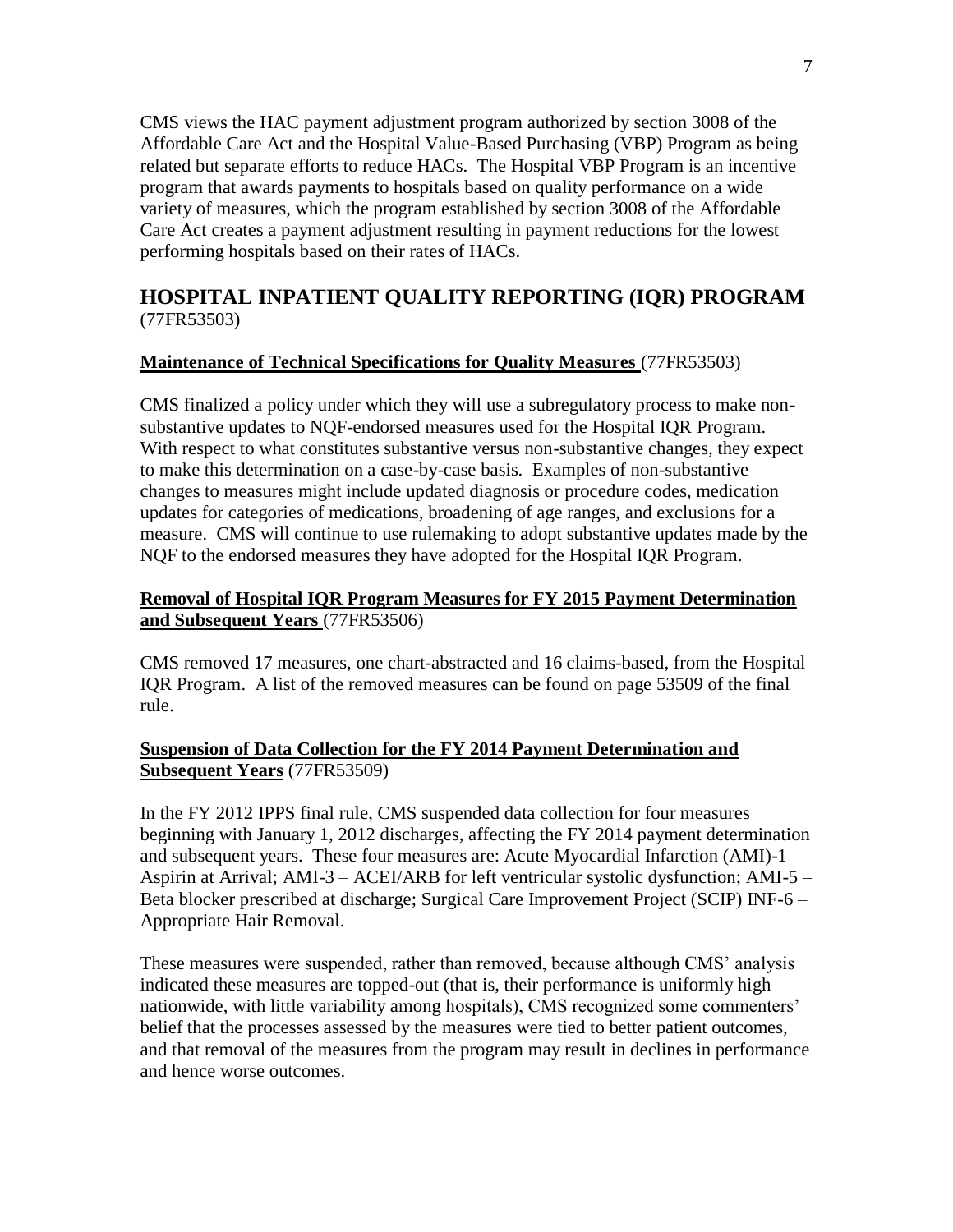The suspension of data collection for these four measures will be continued unless CMS has evidence that performance on the measures is in danger of declining.

#### **Measures for the FY 2015 and FY 2016 Hospital IQR Program Payment Determinations: Process for Retention of Hospital IQR Program Measures Adopted in Previous Payment Determinations** (77FR53512)

CMS adopted a measure retention policy whereby, when measures are adopted for the Hospital IQR Program beginning with a payment determination and subsequent years, these measures will automatically be adopted for all subsequent payment determinations unless CMS proposes to remove, suspend, or replace the measures.

#### **Measures for the FY 2015 and FY 2016 Hospital IQR Program Payment Determinations: New Survey-Based Measure Items for Inclusion in the HCAHPS Survey Measure for the FY 2015 Payment Determination and Subsequent Years** (77FR53513)

The NQF-endorsed 3-Item Care Transition Measure (CTM-3) (NQF #0228) has been added to the existing Hospital Consumer Assessment of Healthcare Providers and Systems (HCAHPS) survey.

#### **Measures for the FY 2015 and FY 2016 Hospital IQR Program Payment Determinations: New Claims-Based Measures for the FY 2015 Payment Determination and Subsequent Years** (77FR53516)

The Hospital IQR Program measures for the FY 2015 payment determination and subsequent years, including newly-adopted measures, can be found on the table on pages 53530-31 in the IPPS final rule published in the *Federal Register*.

#### *Hip/Knee Complication: Hospital-Level Risk-Standardized Complication Rate (RSCR) Following Elective Primary Total Hip Arthroplasty (THA) and Total Knee Arthroplasty (TKA)* (77FR53516)

A new claim-based measure for Hip/Knee Complication: Hospital-Level Risk-Standardized Complication Rate (RSCR) Following Elective Primary Total Hip Arthroplasty (THA) and Total Knee Arthroplasty (TKA) has been adopted for the FY 2015 payment determination and subsequent years. The measure methodology identifies eligible index admissions using ICD-9-CM procedure codes 81.51, Total hip arthroplasty, and 81.54, Total knee arthroplasty, in Medicare Part A inpatient claims data. The measure specifications will be updated yearly and will be specified using ICD-10-CM.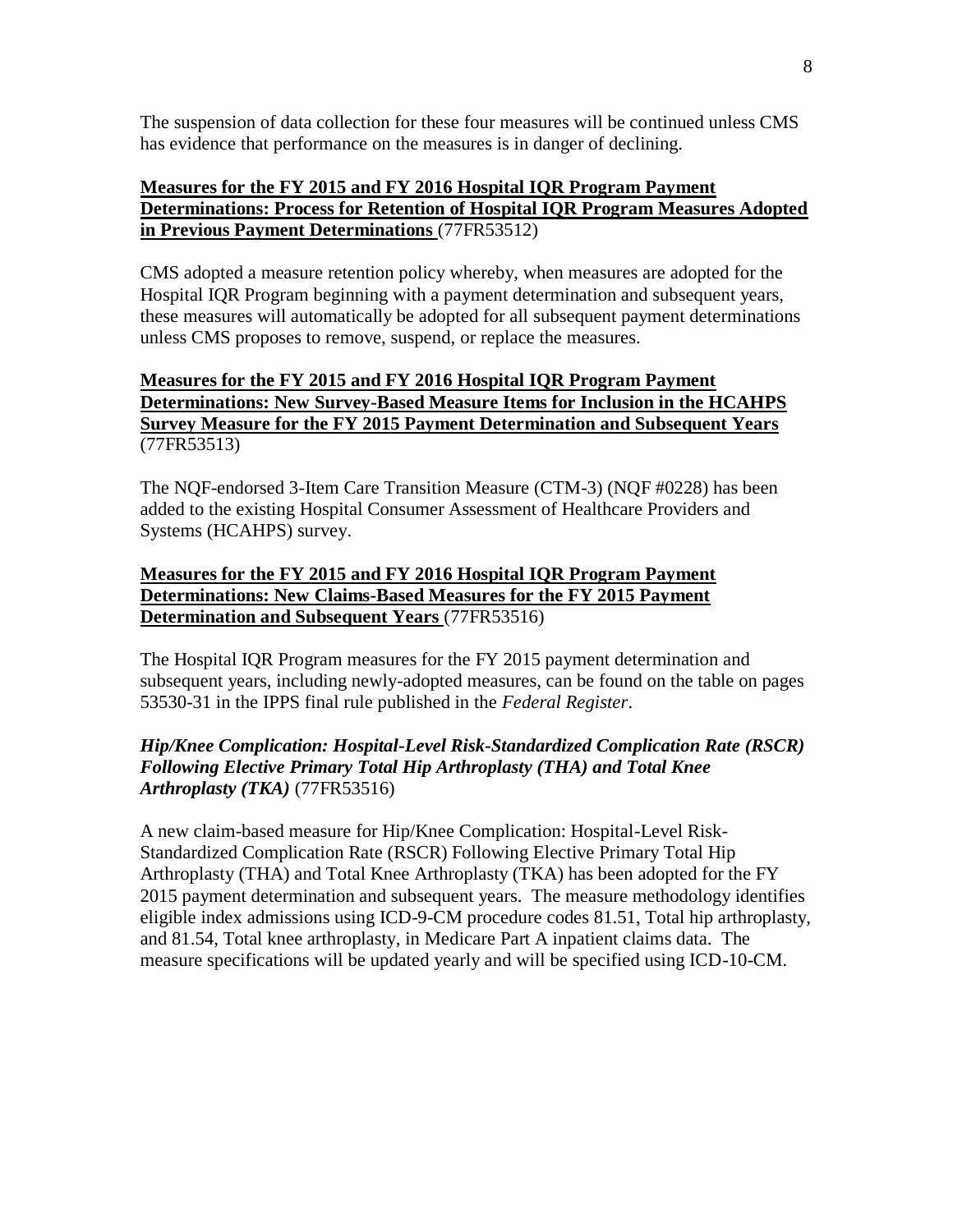#### *Hip/Knee Readmission: Hospital-Level 30-Day All-Cause Risk-Standardized Readmission Rate (RSRR) Following Elective Total Hip Arthroplasty (THA) and Total Knee Arthroplasty (TKA)* (77FR53519)

A measure for Hip/Knee Readmission: Hospital 30-Day All-Cause Readmission Following Elective Total Hip Arthroplasty (THA) and Total Knee Arthroplasty (TKA) has also been adopted for the Hospital IQR Program for the FY 2015 payment determination and subsequent years. Eligible index admissions would be identified using one of the total hip and knee arthroplasty ICD-9-CM procedure codes noted above.

#### *Hospital-Wide Readmission* (77FR53521)

A Hospital-Wide Readmission measure has been adopted in order to assess the hospitallevel, risk-standardized rate of unplanned, all-cause readmissions after admissions for any eligible condition within 30 days of hospital discharge. One year of data will be used to calculate the measure rate for this measure. For this measure, a patient is considered to have been readmitted if they experience one or more inpatient admissions within the 30 days after being discharged from an initial inpatient admission, whether the patient was readmitted to the same hospital or another. The measure excludes patients who died during the index admission; patients who were transferred to another acute care hospital; patients who were discharged against medical advice; patients who died within the 30 day post-discharge period; admissions for medical treatment of cancer, for primary psychiatric disease, or for physical rehabilitation and prosthetic services.

The Hospital-Wide Readmission measure identifies "planned readmissions" in claims data that will not count as readmissions in the measure using an algorithm that identifies readmissions that are likely to be planned as opposed to readmissions due to probable complications. The algorithm is based on two main principles: planned readmissions are those in which one of a pre-specified list of procedures took place; and admissions for acute illness or for complications of care are likely not "planned." Procedure codes and discharge diagnosis categories for each readmission will be used to identify planned readmissions. The procedure categories considered planned depending on the discharge condition and the discharge condition categories considered acute or complications of care are listed in tables on pages 53524-25 in the FY 2013 IPPS final rule published in the *Federal Register*. These procedures and conditions are defined by the Agency for Healthcare Research and Quality (AHRQ) Clinical Classification Software (CCS), which is a widely used and accepted method of grouping patients into diagnostic and procedural categories.

#### *New Chart-Abstracted Measure: Elective Delivery Prior to 39 Completed Weeks Gestation: Percentage of Babies Electively Delivered Prior to 39 Completed Weeks Gestation* (77FR53528)

A new chart-abstracted measure, Elective Delivery Prior to 39 Completed Weeks Gestation: Percentage of Babies Electively Delivered Prior to 39 Completed Weeks Gestation, has been added for the FY 2015 payment determination and subsequent years.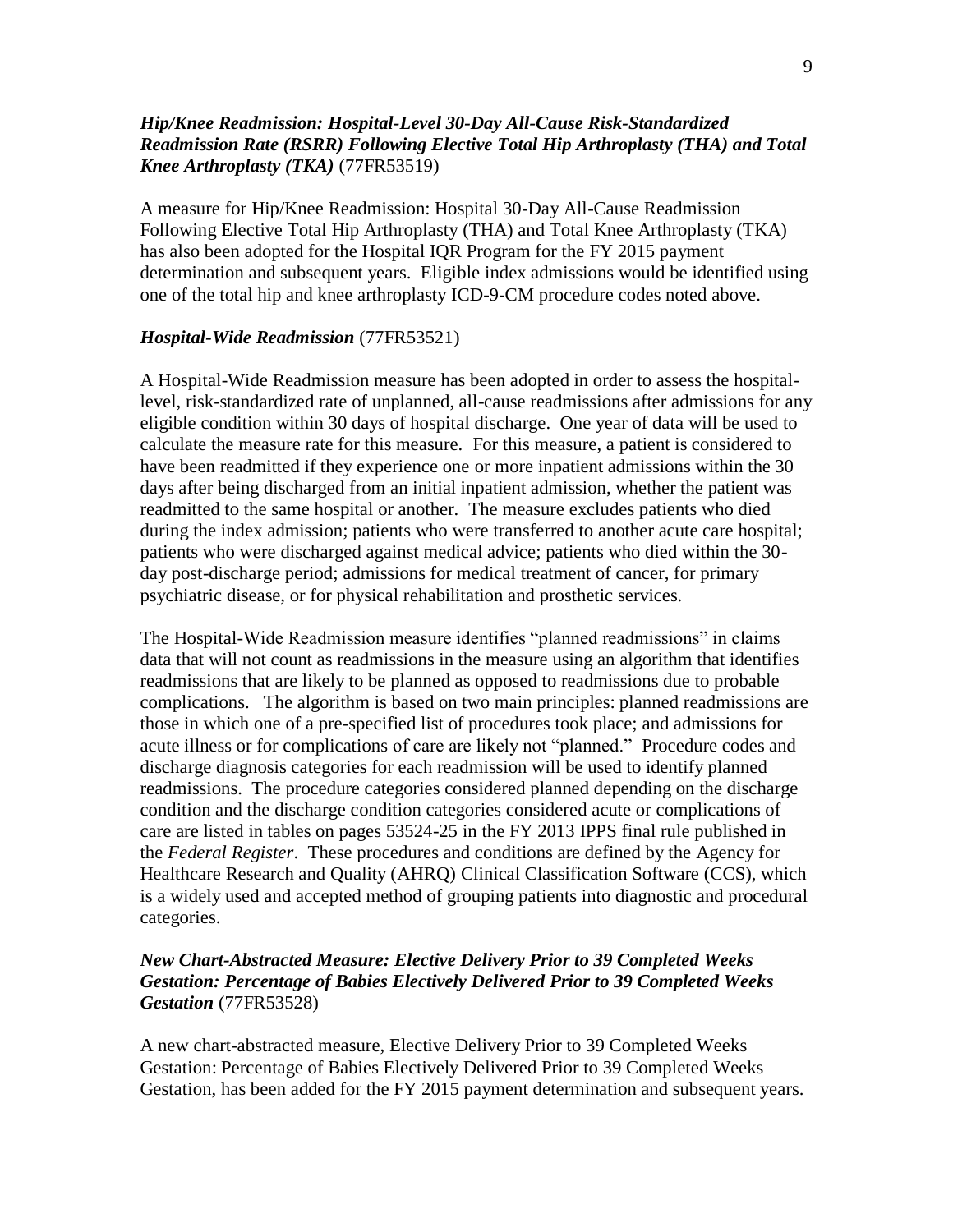CMS believes that a reduction in the number of nonmedically indicated elective deliveries greater than or equal to 37 weeks and less than 39 weeks gestation will result in a substantial decrease in neonatal morbidity and mortality, as well as a significant savings in healthcare costs.

#### **Measures for the FY 2015 and FY 2016 Hospital IQR Program Payment Determinations: Hospital IQR Program Quality Measures for the FY 2016 Payment Determination and Subsequent Years** (77FR53531)

The Safe Surgery Checklist Use measure has been adopted for the FY 2016 payment determination and subsequent years. For this structural measure, a hospital inpatient department must indicate whether or not it uses a safe surgery checklist for its surgical procedures that includes safe surgery practices during each of the three critical perioperative periods. The measure does not require a hospital to report whether it uses a checklist in connection with each individual inpatient procedure.

The Hospital IQR Program measures for the FY 2016 payment determination and subsequent years are listed on pages 53533-34 of the IPPS final rule published in the *Federal Register*.

#### **Supplements to the Chart Validation Process for the Hospital IQR Program for the FY 2015 Payment Determination and Subsequent Years: Selection and Sampling of HAI Measures for Validation** (77FR53542)

CMS finalized the proposal to validate the Central Line-Associated Blood Stream Infection (CLABSI), CAUTI, and SSI measures by identifying records that are "candidate HAI events." In order to facilitate validation for CLABSI and CAUTI, hospitals will be required to report the beneficiary's Health Insurance Claim Number (HICN) on the positive blood culture or positive urine culture template for all ICU patients that have a positive blood or urine culture. A positive blood or urine culture has also been slightly redefined.

For validation of the SSI measure, candidate events will be selected from among Medicare fee-for-service claims for patients who have had colon surgeries or abdominal hysterectomies. For each Medicare fee-for-service patient who had a relevant surgery in the period under validation, a CMS contractor will review the index claim (the one denoting the surgery) and all subsequent readmissions to the index hospital within a 30 day post-discharge period. Candidate SSI events will be identified by discharge diagnoses that might indicate infection on the index claim and all inpatient claims in the 30 days post-discharge. Cases identified during readmission to hospitals other than the index hospital would be excluded from SSI validation. A list of the ICD-9-CM diagnosis codes that will be used to identify candidate SSI events can be found on pages 53546-57 of the IPPS final rule published in the *Federal Register*.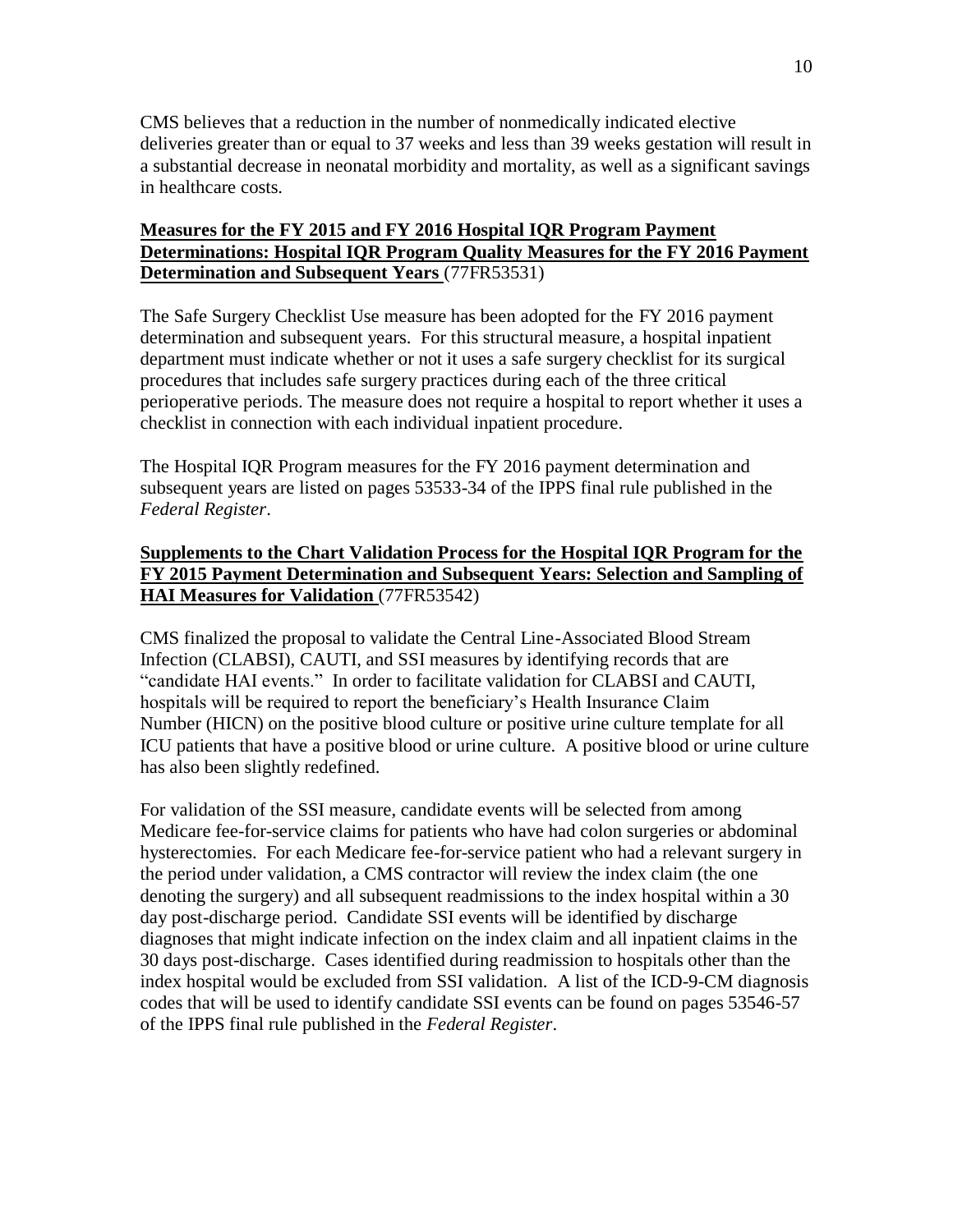## **HOSPITAL VALUE-BASED PURCHASING (VBP) PROGRAM**  (77FR53567)

#### **Measures for the FY 2015 Hospital VBP Program** (77FR53582)

SCIP-Inf-10: Surgery Patients with Perioperative Temperature Management has been removed from the FY 2015 Hospital VBP Program because it is topped-out.

CMS finalized the FY 2015 Hospital VBP Program measure set as proposed, with the exception of AMI-10: Statin Prescribed at Discharge, which is topped-out.

#### **General Process for Hospital VBP Program Measure Adoption for Future Program Years** (77FR53592)

In order to facilitate measure adoption for the Hospital VBP Program for future years and further align the Hospital VBP Program with the Hospital IQR Program, measures from the prior program year will be re-adopted for each successive program year, unless proposed and finalized otherwise.

#### **Measures and Domains for the FY 2016 Hospital VBP Program** (77FR53592)

Three 30-day mortality measures and PSI-90: Complication/Patient Safety for Selected Indicators (Composite), have been retained for FY 2016 Hospital VBP Program. Also, since CMS finalized the proposal to automatically re-adopt measures from year to year, the other FY 2015 measures will also become part of the FY 2016 measure set (with the exception of the CLABSI measure) unless CMS proposes otherwise in future rulemaking. CMS anticipates adopting additional measures for the FY 2016 Hospital VBP Program in future rulemaking.

#### **Performance Standards for the FY 2015 Hospital VBP Program Measures**  (77FR53599)

CMS noted that they are aware that once the ICD-10-CM/PCS coding transition is completed, they will be faced with comparing hospitals' performance from baseline periods coded using ICD-9-CM with performance periods coded using ICD-10-CM/PCS. CMS will closely monitor future measure specification updates incorporating ICD-10 codes into future measure proposals. They will also closely monitor how measure rates change following ICD-10 adoption in their future performance standards and measure proposals.